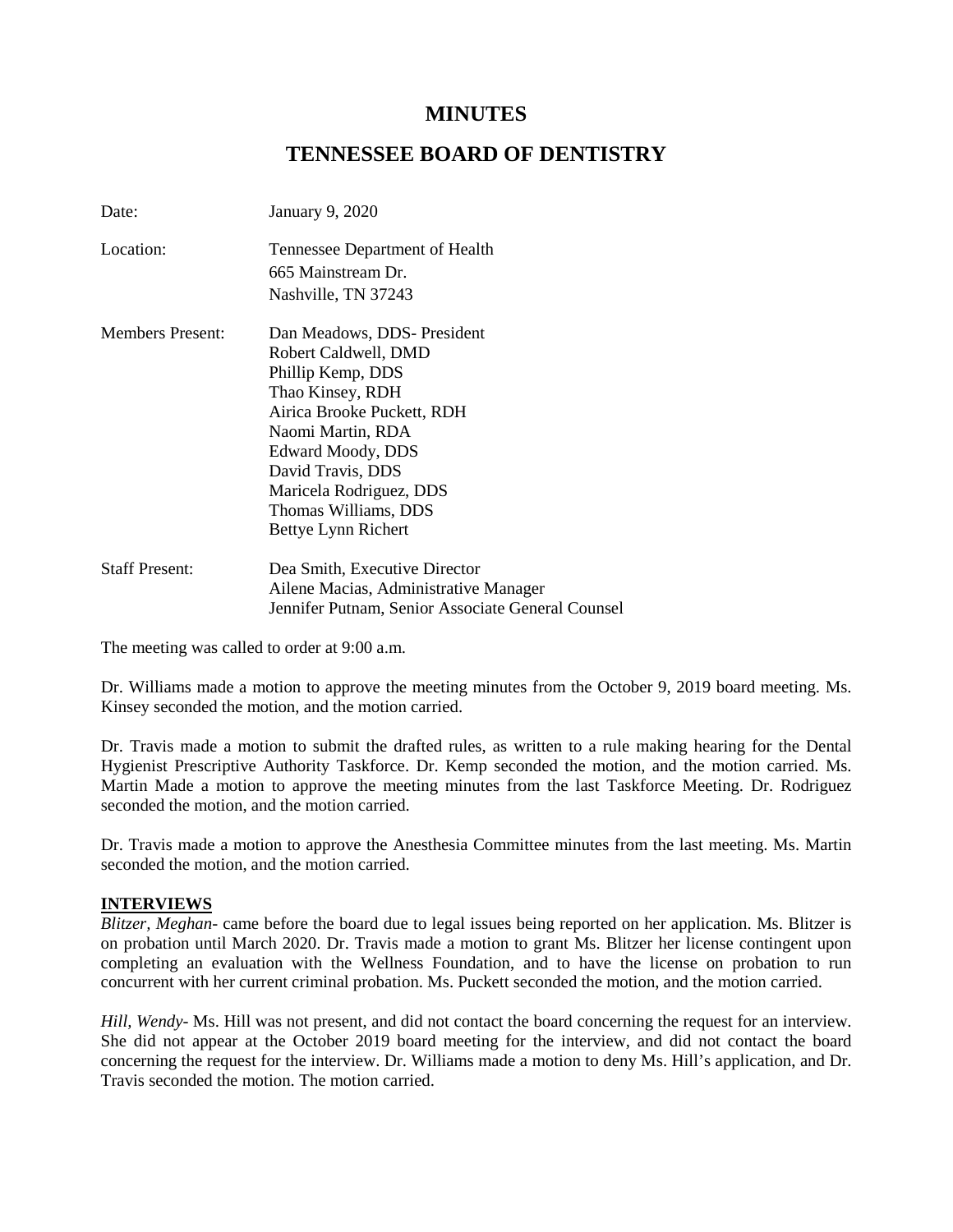*Osten, Kelly*- Ms. Osten came before the board due to several convictions. Ms. Puckett made a motion to grant Ms. Osten her license contingent upon completing an evaluation with the Wellness Foundation. Ms. Martin seconded the motion, and the motion carried.

*Smith, Sarah-* could not attend this meeting due to living out of state still. She will attend the April 2020 board meeting for her interview.

*Johnson, Casey*- Ms. Johnson came before the board due to multiple convictions being reported during the application process. She is no longer on probation and paid all fines related to charges. Dr. Kemp made a motion to grant Ms. Johnson her license contingent upon completion of an evaluation with the Wellness Foundation. Ms. Puckett seconded the motion, while Dr. Rodriguez and Dr. Williams opposed. The motion carried.

*Masterson, Alexis*- did not appear and the board tabled making a decision on her application until the April 2020 meeting.

### **RATIFICATIONS**

Dr. Williams made a motion to approve all new licenses, reinstatements/reactivations, and retirements. Ms. Martin seconded the motion, and the motion carried.

Dr. Williams made a motion to approve all specialties, certifications, and permits. Ms. Kinsey seconded the motion, and the motion carried.

Ms. Kinsey made a motion to approve all administrative revocations, and Dr. Williams seconded the motion. The motion carried.

#### **APPROVAL OR DENIAL OF CE/CPR WAIVERS**

Dr. Williams made a motion to approve all of the following continuing education audit waivers:

- 1. Anderson, Stacie DDS
- 2. Davis, Zandra RDH
- 3. Jensen, Virginia RDH
- 4. Johnson, Kristie RDA
- 5. Lowhorn, Adriane RDA
- 6. McClain, Margaret RDA
- 7. Petty, Vanessa RDH
- 8. Sweeney, Bethany RDH

Dr. Travis seconded the motion, and the motion carried.

#### **APPROVAL OF DENIAL OF CONTINUING EDUCATION, CPR COURSES AND/OR COURSES SUBMITTED BY INDIVIDIUALS**

Dr. Travis made a motion to approve all of the following:

- 1. Baird Dental Business Concept- "Why Are Some People Soooo Difficult?!"
- 2. Blount Memorial- "Blood Borne Pathogen Training for the Dental Setting"
- 3. Delta Dental- "Roadmap to a Profitable Dental Practice"
- 4. D. Steve Lynn- "Oral Pathology Series 2"
- 5. How to Deliver Exceptional Customer Service (5 licensees approved for individual CE credit)
- 6. WorkForce Essentials, Inc. "Hazard Awareness for Dental Offices"

Dr. Kemp seconded the motion, and the motion carried.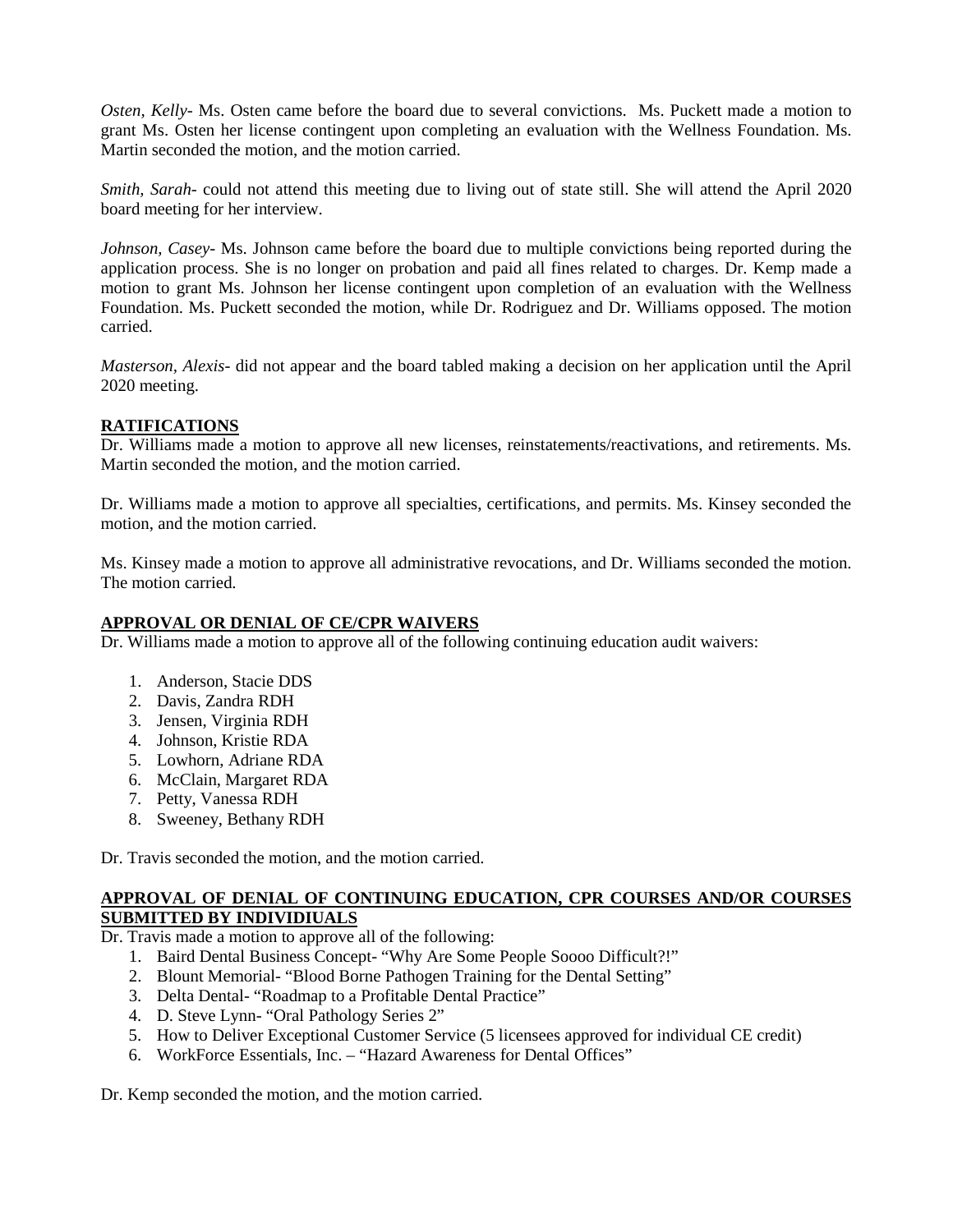### **DENTAL ASSISTING PROGRAM**

Ms. Kinsey made a motion to approve all of the following programs:

- 1. Complete Dental Care Educational Center
- 2. Competitive Edge Dental Assisting Academy

Ms. Martin seconded the motion, and the motion carried.

#### **PROGRAMS AND CERTIFICATION COURSES**

Ms. Martin recused herself from this section. Dr. Moody made a motion to approve all of the following courses:

- 1. Administration of Local Anesthesia
	- a. Dent-Ed-Online
- 2. Administering and Monitoring Nitrous Oxide
	- a. Basic Dentistry Done Better
	- b. Chattanooga State Community College- Department of Dental Hygiene
	- c. Dent-Ed-Online
	- d. Excel Dental Training Institute
	- e. South College
- 3. Coronal Polishing
	- a. Basic Dentistry Done Better
	- b. Chattanooga College, Medical, Dental & Technology
	- c. Competitive Edge Dental Assisting Academy
	- d. Complete Dental Educational Center
	- e. Dental Staff School of Tennessee
	- f. Dent-Ed-Online
	- g. Excel Dental Training Institute
	- h. Tennessee College of Applied Technology at Knoxville
	- i. Tennessee College of Applied Technology- Nashville
- 4. Dental Radiology
	- a. Basic Dentistry Done Better
	- b. Complete Dental Educational Center
	- c. Dent-Ed-Online
	- d. Excel Dental Training Institute
	- e. Jackson Area Dental Certification
	- f. South College
		- g. Tennessee College of Applied Technology- Knoxville
- 5. Sealant Application
	- a. Basic Dentistry Done Better
	- b. Chattanooga College, Medical, Dental & Technology
	- c. Clarksville Dental Assisting Program
	- d. Competitive Edge Dental Assisting Academy
	- e. Complete Dental Educational Center
	- f. Dental Staff School of Tennessee
	- g. Dent-Ed-Online
	- h. Excel Dental Training Institute
	- i. South College
	- j. Tennessee College of Applied Technology- Knoxville
	- k. Tennessee College of Applied Technology- Nashville
- 6. Nitrous Monitoring Course
	- a. Basic Dentistry Done Better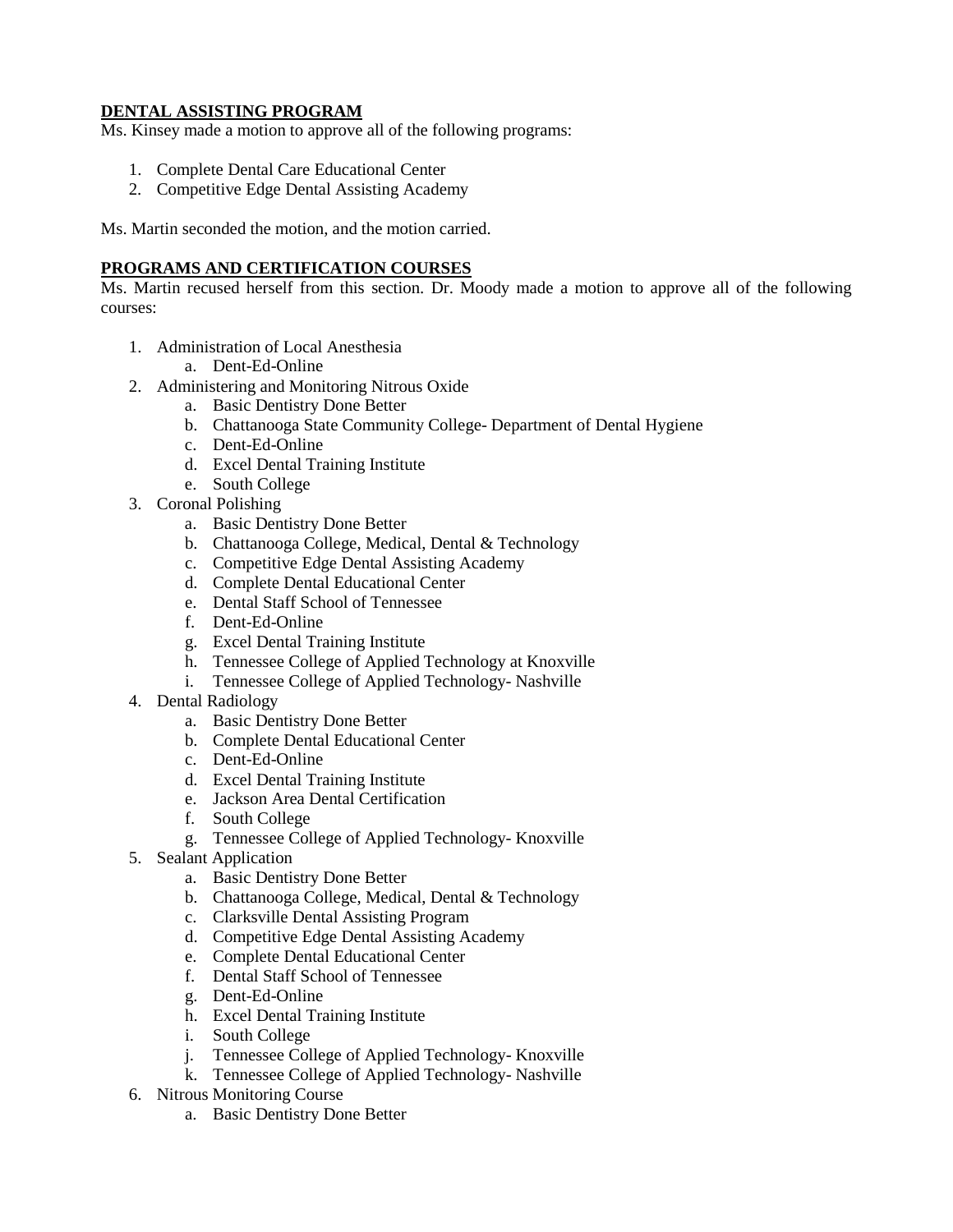- b. Chattanooga College, Medical, Dental & Technology
- c. Complete Dental Educational Center
- d. Dental Pro Ed
- e. Dental Staff School of Tennessee
- f. Dent-Ed-Online
- g. Excel Dental Training Institute
- h. Tennessee College of Applied Technology at Knoxville

Dr. Kemp seconded the motion, and the motion carried.

### **EQUIVALENCY COURSES**

Ms. Puckett made a motion to approve all of the following courses:

- 1. Local Anesthesia
	- a. Bailey, Carolina- University of CO School of Dentistry
	- b. Joyce, Amy- Danville Community College
	- c. Latham, Christine- Mount Ida College
	- d. Voshen, Laura- University of Michigan
- 2. Administering and Monitoring Nitrous Oxide
	- a. Ammer, Nicole- Harper College
	- b. Andrews, Traci- Kalamazoo Valley Community College
	- c. Barnett, Melanie- Wytheville Community College
	- d. Bishop, Jasmine- Western Kentucky University
	- e. Duran, Sharon- Northern Arizona University
	- f. Peterson, Sharnay- Sacramento City College
- 3. Radiology
	- a. Brown, MacKenzie- Western Kentucky University- DH
	- b. Case, Erika- West Georgia Technical College
	- c. Drake, Shawna- The Medical Institute of Kentucky
	- d. Eddy, Kristen- Charter College
	- e. Smith, Madeline- First Impressions Dental Assisting Program
	- f. Wells, Kelli- Medical Education & Training Campus- Military
- 4. Nitrous Oxide Monitoring
	- a. Brown, MacKenzie- Western Kentucky University- DH
	- b. Russell, Jessica- MedQuest College
- 5. Multiple Courses
	- a. Ping- Nichole- Grayson College (NOM) & UT Health San Antonio (sealant application)
	- b. Smith, Melissa- Carrington College- Rad, CP, & Sealant Application
- Ms. Kinsey seconded the motion, and the motion carried.
- Ms. Martin made a motion to uphold the denial of the following courses:
	- a. Bay, Ashley- Missouri Dental Association
	- b. Carballosa, Anabel- Brittin Dental Assisting
	- c. Hart, Tina- Lorenzo Walker Technical College
	- d. Ping, Nichole- Grayson College
	- e. Smith, Melissa- Carrington College

Ms. Kinsey seconded the motion, and the motion carried.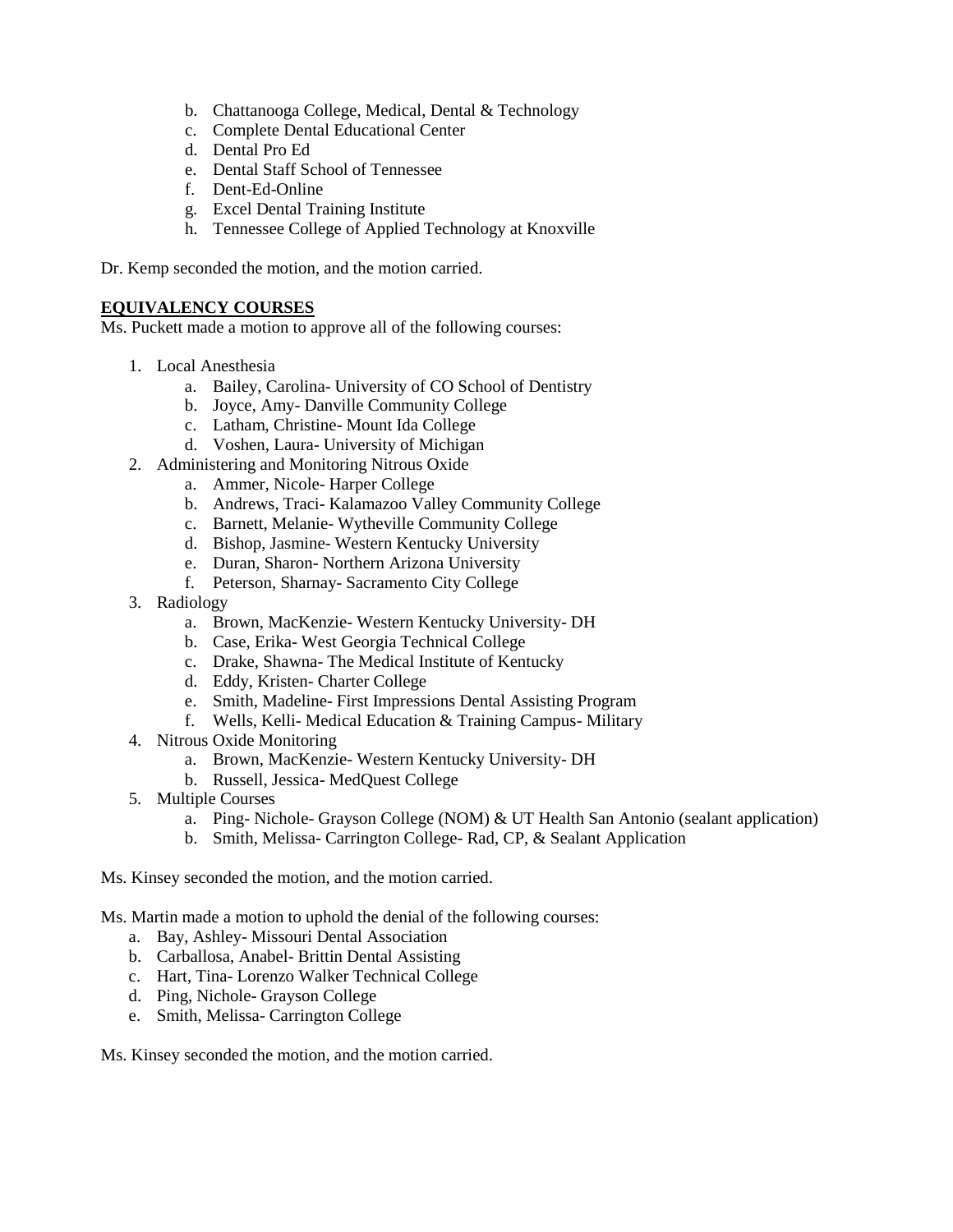### **CORRESPONDENCE**

*AADB Mid-Year Meeting*- The meeting will be held April 4-5 2020 in Chicago, IL. Dr. Travis made a motion to send 3 board members to the meeting, and Dr. Kemp seconded the motion. The motion carried. Dr. Travis then made a motion to send Ms. Smith and Ms. Putnam to the meeting, and Dr. Kemp seconded the motion. The motion carried.

No action was taken on the other correspondence since it was informational only.

### **REPORTS**

*Office of Investigations*- Ms. Leonard came before the board to with the complaints and disciplinary reports. In 2019 a total of 247 complaints were opened on dentists, 15 were opened on dental hygienists, and 49 were opened on dental assistants. As of December, there were a total of 82 complaints that were currently open.

*Executive Director Report*- As of December 31, 2019, the board had a total of 19,592 active licensees. For the entire year of 2019, there were a total of 2,330 initial applications submitted.

*Tennessee Dental Wellness Foundation*- Dr. Sain made a request for a grant increase from the board, due to the increased costs needed to help people referred to the foundation. Dr. Travis made a motion to approve the increase in the grant, and Dr. Kemp seconded the motion. The motion carried.

### *Updates from the Schools of Dentistry*-

*UT Memphis*- Dr. Regain came before the board to request a change in the wording of the rule stating that the EFDA course must be taught "at" a school of dentistry, to having the rule state the course can be taught "by" the school of dentistry. The purpose of this was to reduce the hardship for licensees from across the state to be able to go to the campus at UT Memphis to attend the course. The change in the wording would allow UT to travel to different locations throughout the state that have the proper facilities and equipment, to teach courses that are more accessible to a larger number of licensees. Dr. Travis made a motion to have a statement policy to update the rule to allow EDFA courses to be taught by the schools of dentistry, away from their campus. As part of this motion, a rule change will be requested if a policy statement will not allow this to occur. Dr. Moody seconded the motion, and the motion carried.

Dr. Kemp made a motion to create an Access to Care Taskforce to help with the growing need for accessible care in rural counties. Dr. Travis seconded the motion, and the motion carried. Dr. Rodriguez, Dr. Caldwell, Dr. Kemp, and Ms. Puckett volunteered to be on the taskforce.

*Meharry School of Dentistry*- The first EFDA class was held at Meharry with 21 students completing the course in November 2019. The next EFDA class will begin in February 2020. The next Oral Health Day at Meharry will be held on February 29, 2020, where they will be offering free dental care to patients.

*CE Broker Update*- As of January 3, 2020, there are almost 4,000 Tennessee dental professionals who have created accounts in CE Broker.

### **DENTAL FACILITY INSEPCTOR REQUESTS**

Ms. Puckett made a motion to approve all of the following facility inspector applications:

- 1. Davis, Benny
- 2. Page, John
- 3. Shelby, Daniel
- 4. Taylor, Keith
- 5. Zambrano, Steven

Ms. Martin seconded the motion, and the motion carried.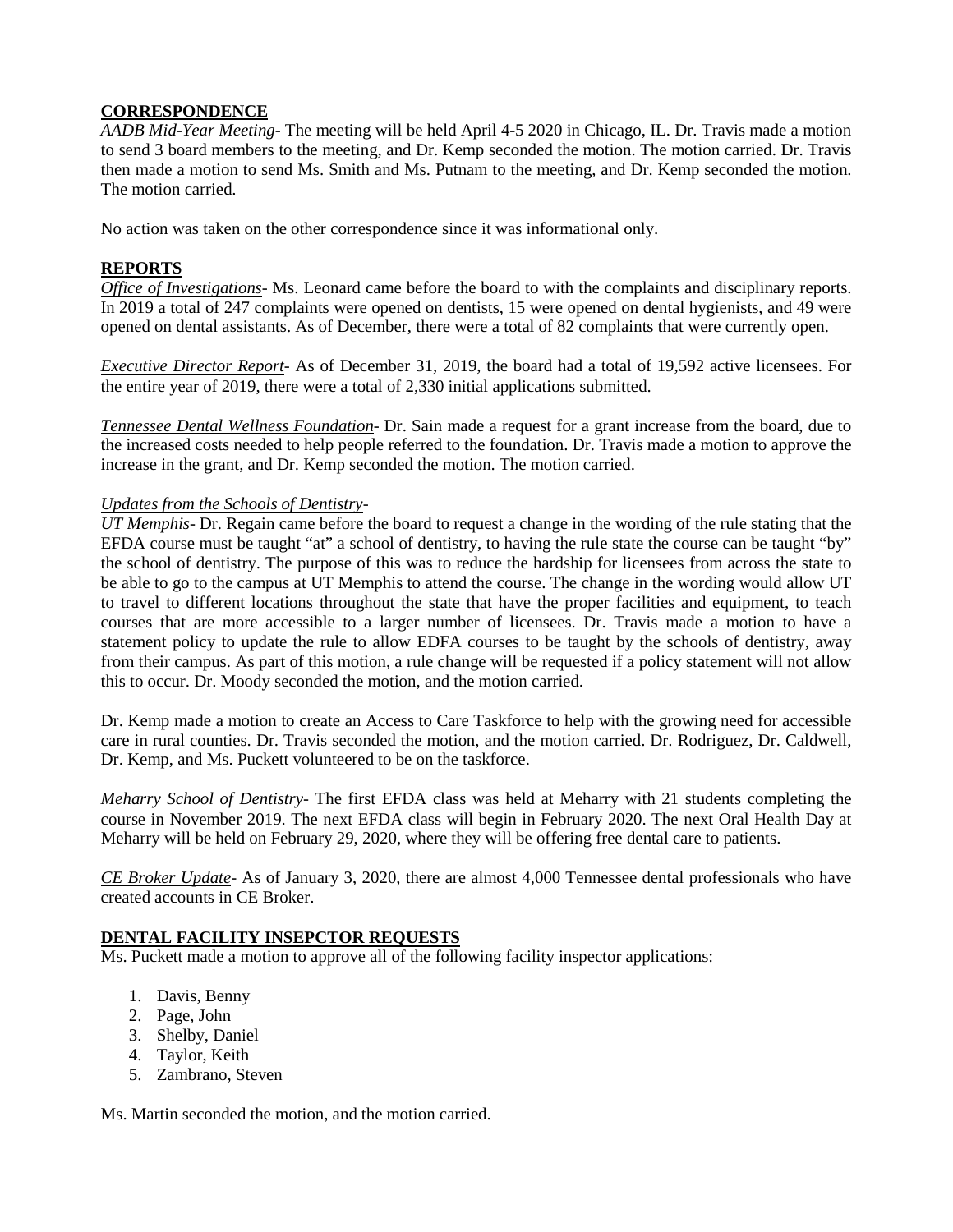### **COMMITTEE AND TASKFORCE UPDATES**

*Anesthesia Committee*- Dr. Travis made a motion to approve the Sedation Education Academy, and Dr. Williams seconded the motion. The motion carried.

### **AGREED CITATIONS**

Dr. Travis made a motion to approve all of the following citations for continuing education audit noncompliance:

- 1. Barnes, Kristine RDH
- 2. Bridges, Brooke RDH
- 3. Bryson, Chasten RDA
- 4. Collins, Jennifer, RDA
- 5. Dotson, Caitlin RDH
- 6. Evans, Katie RDA
- 7. Farmer, Taryn RDH
- 8. Gross, Jamie DDS
- 9. Hartman, Cynthia DDS
- 10. Henderson, Octavia RDA
- 11. Hotlzclaw, Jennifer RDA
- 12. Hutton, Samuel DDS
- 13. Iqbal, Bernida DDS
- 14. Jacobs, Elizabeth RDA
- 15. Jones, Allison RDH 16. Jones, Anna RDH 17. Kaelin, Kristin DDS 18. King, Jennifer RDA 19. Liner, Brittney RDA 20. Lopez, Esmeralda RDA 21. Lowery, Toshlyn RDA 22. Lynch, Brittney RDA 23. Manire, Hannah RDA 24. Potvin, Maria RDA 25. Reynolds, Robin RDH 26. Stephens, Caitlin RDH 27. Thomason, Stephanie RDA
- 28. Vice, Hali RDA

Dr. Williams seconded the motion, and the motion carried.

### **CONSENT ORDERS/AGREED ORDERS**

*Andersson, Erik DDS*- Dr. Andersson allowed a registered dental assistant to work on an expired license for a total of 14 months. The dental assistant performed all of the duties of a registered dental assistant for that period, to include monitoring nitrous oxide, exposing radiographs, radiology, placing sealants, and performing prosthetic and restorative functions. Dr. Andersson must pay a total of \$1,200 in civil penalties as part of the consent order. Ms. Puckett made a motion to approve the order, and Dr. Williams seconded the motion. The motion carried.

*Cloyd, Katelyn RDA*- Ms. Cloyd submitted a reinstatement application where she reported that she had completed all of the duties of a registered dental assistant, to include monitoring nitrous, exposing radiographs, coronal polishing, placing sealants, and performing prosthetic and restorative functions for a total a of 14 months. As part of the consent order, Ms. Cloyd must pay a total of \$3,600 in civil penalties. Ms. Puckett made a motion to approve the order, and Ms. Kinsey seconded the motion. The motion carried.

*Daniel, Stephen DDS*- Dr. Daniel was unable to provide proof of ACLS certification from November 2018 to December 2018, as part of his continuing education audit for his limited conscious sedation permit. As part of the consent order, Dr. Daniel must pay \$200 in civil penalties. Dr. Williams made a motion to approve the order, and Dr. Kemp seconded the motion. The motion carried.

*Dickson, James DDS*- Dr. Dickson was unable to provide proof of 2 hours of continuing education as part of the audit for his comprehensive conscious sedation permit. As part of the consent order, Dr. Dickson must pay a total of \$200 in civil penalties. Dr. Travis made a motion to approve, and Ms. Kinsey seconded the motion. The motion carried.

*Hartline, Felicity RDH*- Ms. Hartline failed to complete the terms of her agreed citation for continuing education audit non-compliance. As part of the consent order she must show proof of current CPR certification and complete 30 hours of continuing education to include 2 hours in the subject of chemical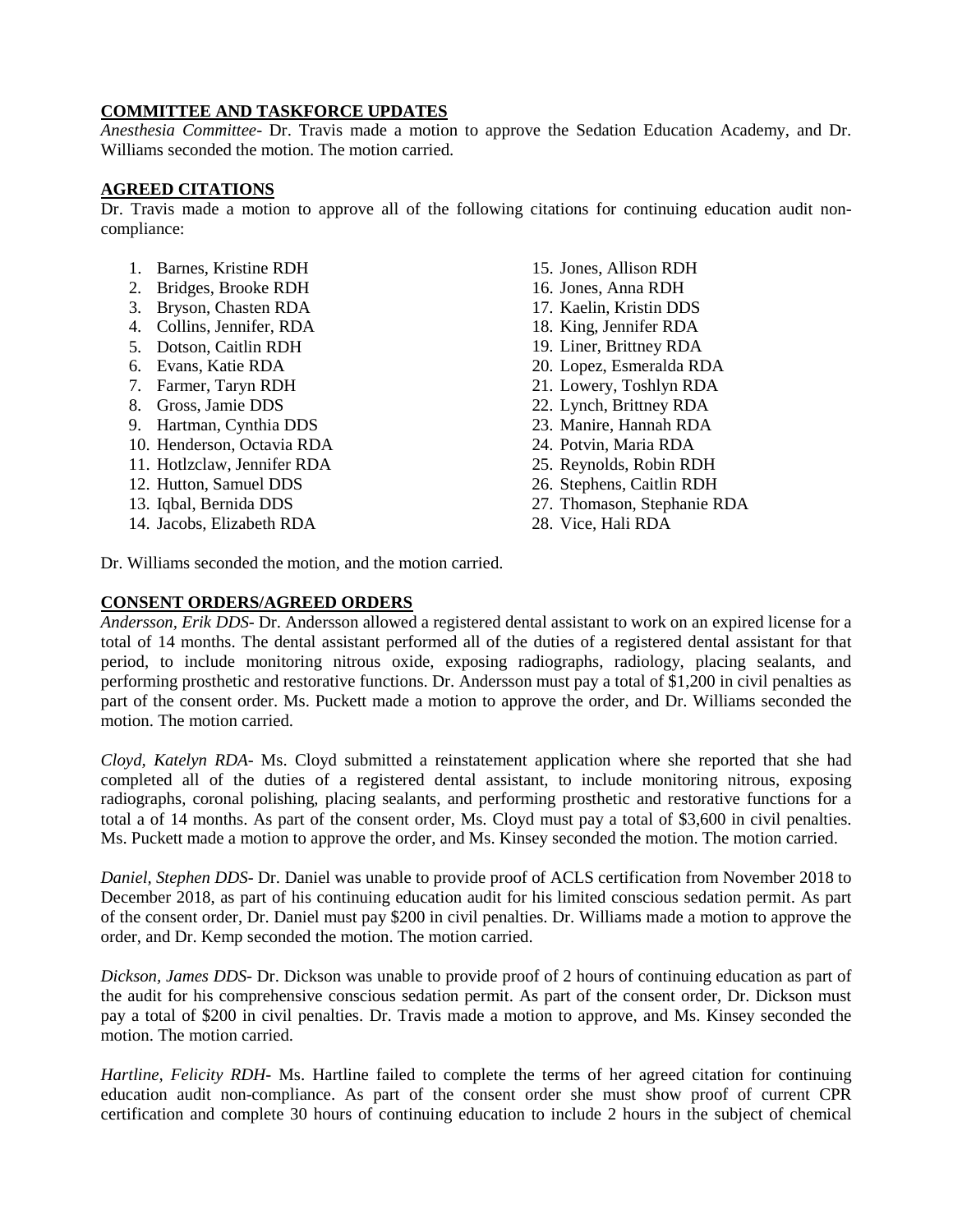dependency. Ms. Kinsey made a motion to approve the order, and Dr. Williams seconded the motion. The motion carried.

*Hethcox, Joshua DDS*- Dr. Hethcox failed to provide proof of 4 hours of continuing education as part of his continuing education audit for his comprehensive conscious sedation permit. As part of the consent order, he will be required to pay a total of \$400 in civil penalties. Ms. Puckett made a motion to approve, and Ms. Martin seconded the motion. The motion carried.

*Jean-Peirre, Jean- Max DDS*- Dr. Williams recused himself from this order. Dr. Jean-Pierre was audited for his comprehensive conscious sedation permit, and failed to provide proof of 4 hours of continuing education. As part of the consent order, he will be required to pay a total of \$400 in civil penalties. Ms. Martin made a motion to approve the order, and Ms. Richert seconded the motion. The motion carried.

*Lay, Penny RDH*- Ms. Lay submitted a reinstatement application in which she reported that she had practiced for a total of 10 months on an expired license. As part of her consent order, she will be required to pay a total of \$2,400 in civil penalties. Dr. Travis made a motion to approve the order, and Ms. Martin seconded the motion. The motion carried.

*Mallard, William DDS*- Dr. Moody recused himself from this order. During the audit process for his comprehensive conscious sedation permit, Dr. Mallard reported that he failed to have all required drugs on site and easily accessible from the operatory and recovery room. As part of the consent order, Dr. Mallard will be required to pay a total of \$100 in civil penalties. Ms. Puckett made a motion to approve this order, and Dr. Kemp seconded the motion. The motion carried.

*McCreary, Bryce DDS*- Dr. McCreary allowed a dental assistant to perform the duties of a registered dental assistant, including the exposure of radiographs for a total of 12 months on an expired license. As part of the consent order, Dr. McCreary will be required to pay a total of \$1,000 in civil penalties. Ms. Martin made a motion to approve the order, and Ms. Kinsey seconded the motion. The motion carried.

*Orr, Garrett DDS*- Dr. Orr failed to provide proof of 4 hours of continuing education as part of the audit of his comprehensive conscious sedation permit. As part of the consent order, Dr. Orr will be required to pay a total of \$400 in civil penalties. Ms. Kinsey made a motion to approve the order, and Ms. Martin seconded the motion. The motion carried.

*Palomaki, Matthew DDS*- Ms. Martin recused herself from this order. Dr. Palomaki was unable to provide proof of ACLS certification from November 2018 to December 2018, as part of the audit for his limited conscious sedation permit. As part of the consent order, Dr. Palomaki will be required to pay a total of \$200 in civil penalties. Ms. Puckett made a motion to approve the order, and Ms. Kinsey seconded the motion. The motion carried.

*Porter, Tonia Marie DDS-* Dr. Porter failed to provide proof of 2 hours of continuing education as part of the audit for her limited conscious sedation permit. As part of the consent order will be required to pay a total of \$200 in civil penalties. Ms. Kinsey made a motion to approve the order, and Ms. Martin seconded the motion. The motion carried.

*Primm, Jason DDS-* Dr. Primm failed to provide proof of 2 hours of continuing education as part of the audit of his comprehensive conscious sedation permit. As part of the consent order, he will be required to pay a total of \$200 in civil penalties. Dr. Travis made a motion to approve the order, and Ms. Kinsey seconded the motion. The motion carried.

*Smith, Kayla RDA-* Ms. Smith reported on her reinstatement application that she had performed all of the duties of a registered dental assistant, including exposing radiographs, for a total of 12 months on an expired